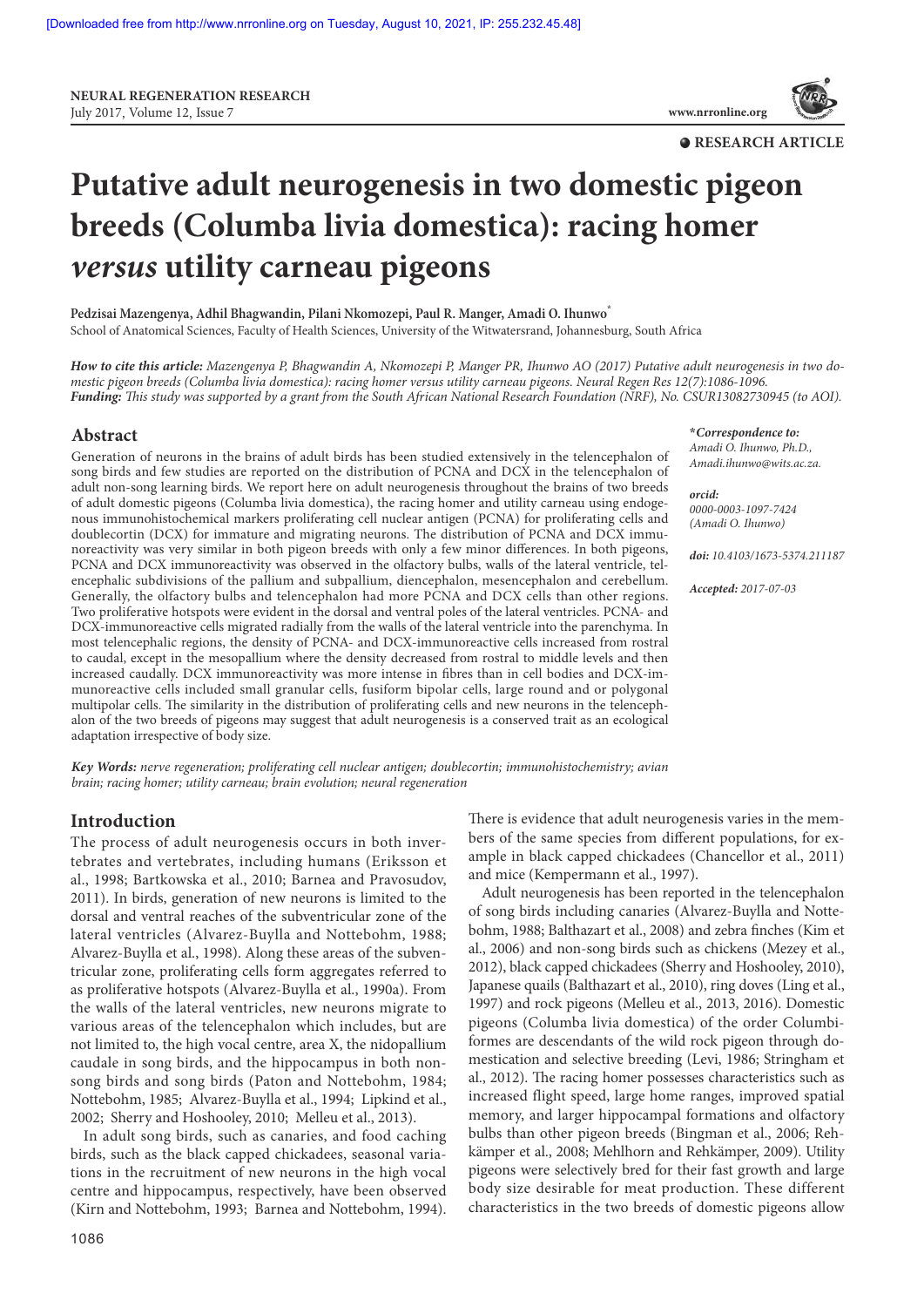examining and comparing the process of adult neurogenesis in closely related species with different behaviour repertoires.

Examination of multiple species with phylogenetically diverse traits and also in closely related species, or breeds, in different ecological niches may facilitate our understanding of the functions of adult neurogenesis and the factors contributing to variances in this neural trait amongst species (Jarvis et al., 2005; Amrein and Lipp, 2009; Bartkowska et al., 2010; Ihunwo and Olaleye, 2014). Based on this premise, we examined putative adult neurogenesis in the brains of two breeds of the adult domestic pigeon (Columba livia domestica), the racing homer pigeons and the utility carneau pigeons using the markers proliferating nuclear cell antigen (PCNA) and doublecortin (DCX) which label proliferating cells and immature neurones respectively (Hall et al., 1990; Brown et al., 2003; Melleu et al., 2013).

## **Materials and Methods**

## **Animals and tissue processing**

Four adult male domestic pigeon brains, two of each of racing homer and utility carneau pigeons were purchased from a local breeder and used in this study. The animals were bred in isolated cages according to the breeds in large social groups consisting of both males and females. The animals were supplied with water and food ad libitum.

The pigeons were 8 months old and sexually mature (Ling et al., 1997) and sex was determined by inspecting gonads during dissection. The animals were purchased and sacrificed during spring (November 1–8) in 2013. Animals were transported from the aviary to the University of the Witwatersrand Central Animal Services (CAS) in well ventilated, roomy plastic boxes. Animals were housed in the CAS and allowed to acclimatize for a period of 7 days with food and water supplied ad libitum. All animals were treated and used according to the guidelines of the University of the Witwatersrand Animal Ethics Committee (approval No. 2013/05/02B), which parallel those of the NIH guide for the care and use of animals in scientific experimentation.

Five minutes prior to being euthanized, all animals were given an intramuscular dose of heparin (0.5 mL) to prevent blood clotting. Animals were euthanized with an intraperitoneal injection of Euthapent (0.5–1 mL/kg) and the average body mass was  $316.00 \pm 23.33$  g for racing homer pigeon and  $542.35 \pm 7.00$ g for utility carneau pigeons. Animals were transcardially perfusion-fixed, initially with a rinse of 0.9% saline solution, followed by 4% paraformaldehyde in 0.1 M phosphate buffer (PB; pH 7.4) solution. Brains were carefully removed from the skull, post fixed overnight in 4% paraformaldehyde in 0.1 M PB. The brains were then weighed  $2.20 \pm 0.00$  g for racing homer pigeons and  $2.80 \pm 0.14$  g for utility carneau pigeons, cryopreserved in 30% sucrose in 0.1 M PB at 4°C for 3 days and then stored in an antifreeze solution at –20°C. Before sectioning, the tissue was allowed to equilibrate in 30% sucrose in 0.1 M PB at 4°C. The brains were frozen in dry ice and sectioned along the coronal plane into 50 µm thick sections, on a sliding microtome (Microm HM 430, Thermo Scientific, Schaumburg, IL, USA). One of three series of sections from each animal were taken and stained for Nissl substance, PCNA and DCX.

#### **Nissl staining for cytoarchitecture**

The first series of sections for Nissl staining were mounted

on 0.5% gelatine coated slides, dried overnight, cleared in a 1:1 mixture of 100% ethanol and 100% chloroform and stained with a 1% cresylviolet solution (Sigma-Aldrich).

#### **Immunohistochemistry for PCNA and DCX**

The second and third series of sections from each animal were used for free floating PCNA and DCX immunohistochemistry. The sections were incubated in a solution containing 1.6%  $H_2O_2$ , 49.2% methanol and 49.2% 0.1 M PB, for 30 minutes to reduce endogenous peroxidase activity, which was followed by three 10-minute rinses in 0.1 M PB. To block unspecific binding, the sections were then pre-incubated for 2 hours, at room temperature under gentle shaking, in a blocking buffer solution consisting of 3% normal horse serum (for PCNA sections) or 3% normal rabbit serum (for DCX sections), 2% bovine serum albumin, and 0.25% Triton X-100 in 0.1 M PB. Following pre-incubation, the primary antibodies were added to the blocking buffer solution and the sections were incubated for 48 hours at 4°C under gentle shaking (PCNA, 1:500 dilution of mouse anti-PCNA, NCL-L-PCNA Leica Biosystems, Newcastle, United Kingdom; DCX, 1:300 dilution of goat anti-DCX antibody, C-18, Santa Cruz Biotechnology, Dallas, TX, USA) under gentle agitation. The primary antibody incubation was followed by three 10-minute rinses in 0.1 M PB and the sections were then incubated in a secondary antibody solution [PCNA sections, 1:1,000 dilution of biotinylated anti-mouse IgG (BA-2001, Vector Laboratories, Burlingame, CA, USA)] in 3% normal horse serum and 2% bovine serum albumin in 0.1 M PB; DCX sections, 1:1,000 dilution of anti-goat IgG (BA-5000, Vector Laboratories) in 3% normal rabbit serum and 2% bovine serum albumin in 0.1 M PB) for 2 hours at room temperature. This was followed by three 10-minute rinses in 0.1 M PB, after which sections were incubated for 1 hour in an avidinbiotin solution (1:125 in 0.1 M PB); Vector Laboratories), followed by three 10-minute rinses in 0.1 M PB. Sections were then transferred to a solution consisting of 0.05% diaminobenzidinete trahydrochloride in 0.1 M PBs for 5 minutes at room temperature, after which 3.3  $\mu$ L 30% H<sub>2</sub>O<sub>2</sub>/mL solution was added. With the aid of a low power objective lens on a stereomicroscope (Leica MZ 7.5, Meyer instruments, Houston, TX, USA), the progression of the staining was visually followed and allowed to continue until a level was reached where the background staining could assist in analysis by matching to architectonic borders from Nissl stained sections without obscuring the immunopositive structures. The tissue was then rinsed twice more in 0.1 M PB before being mounted on glass slides coated with 0.5% gelatine and allowed to dry overnight. Once dry, the slides were placed in a solution of 70% ethanol for 2 hours and then dehydrated, cleared in xylene, and coverslipped with DPX mountant. To test for non-specific staining of the immunohistochemical protocol, the primary and secondary antibodies were omitted from random sections and no specific staining was evident. The observed immunostaining patterns support the specificity of the antibodies and are compatible with observations made in columbiformes and other avian species (Boseret et al., 2007; Charvet and Striedter, 2008; Melleu et al., 2013, 2016).

#### **Data analysis**

The Nissl stained sections were examined under a low power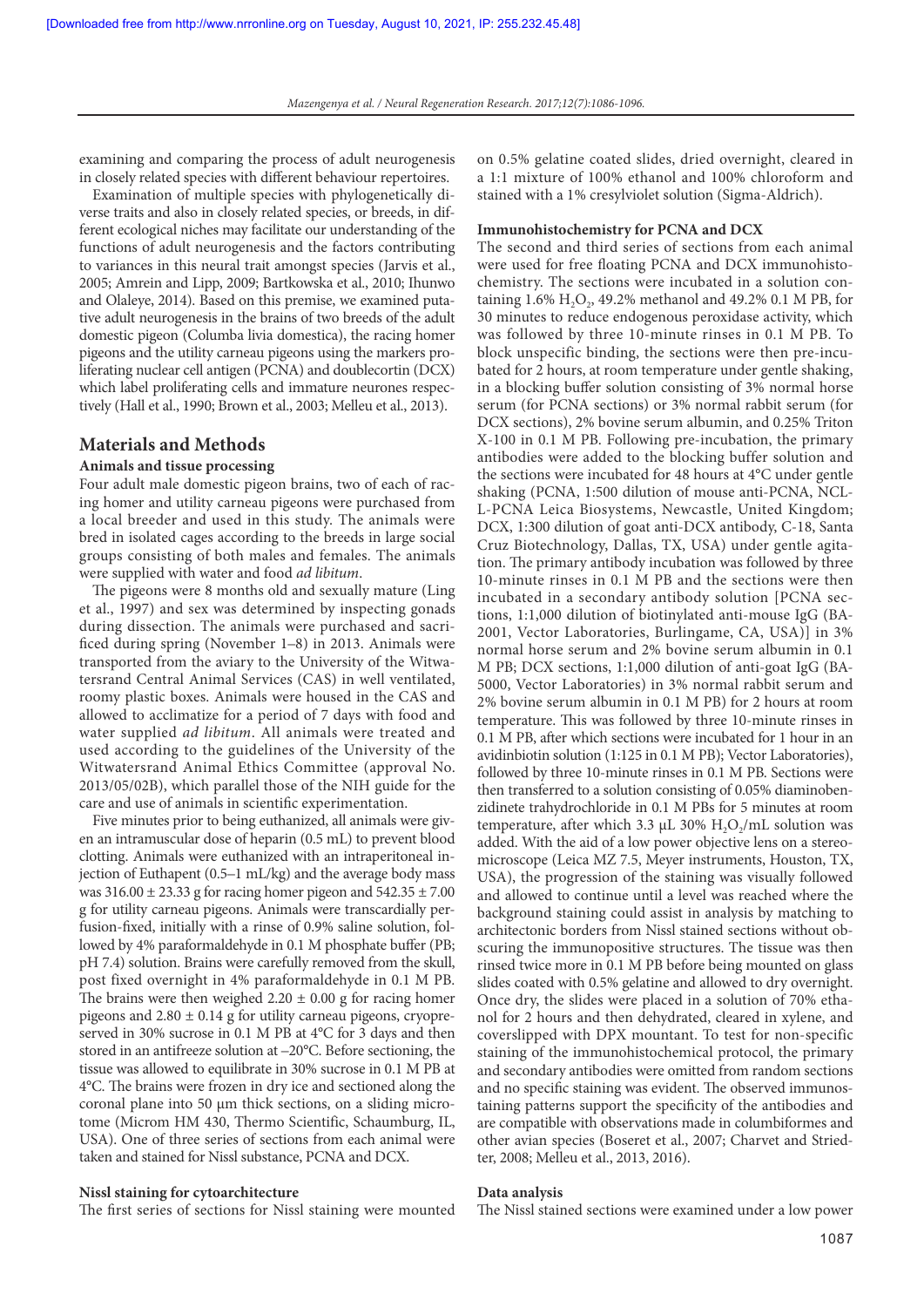objective lens on a stereomicroscope (Leica MZ 7.5, Meyer instruments) and the architectonic borders were traced using a camera Lucida fitted on the stereomicroscope (Leica MZ 7.5, Meyer instruments). The PCNA and DCX immunostained sections were then matched to the drawings from the Nissl stained sections and the location of immunopositive soma marked on the drawings. Selected drawings were then scanned and redrawn using the Canvas 8 Software (Deneba Software, Miami, FL, USA). The brain regions were identified and named in accordance with the stereotaxic atlas of the brain of the pigeon (Karten and Hodos, 1967) using the nomenclature recommended by the Avian Brain Nomenclature Forum (Reiner et al., 2004). Digital photomicrographs were captured using a digital camera (Axio Cam HRc, Zeiss, South Africa) mounted on the light microscope (Axioskop 2 plus, Zeiss, South Africa) and operating on the ZEN 2010 computer software (Axioskop 2 plus). No pixilation adjustments or manipulation of the captured images were undertaken, except for the adjustment of contrast, brightness, and levels using Adobe Photoshop 7. The distribution of PCNA and DCX-immunoreactive cells was described qualitatively using a low power  $(x5)$  objective lens on a light microscope (Axiostar plus, Zeiss, South Africa) and the densities of immunostained cells were visually compared and recorded on a scale ranging from low  $(+)$ , moderate  $(++)$  to high  $(++)$ . A second observer was used to eliminate observer bias.

# **Results**

## **General observations**

We examined putative adult neurogenesis throughout the brains of the racing homer and utility carneau pigeon breeds using immunohistochemical techniques for the endogenous markers PCNA and DCX. The distribution of PCNA and DCX immunoreactivity was almost identical in both breeds, but a few minor differences were observed (**Table 1**). Due to this extensive similarity, we depicted only the mapping of the distribution of the PCNA and DCX-immunoreactive cells in the racing homer pigeons (**Figure 1**).

In both pigeons, PCNA and DCX immunoreactivity was observed in the olfactory bulbs, subdivisions of the pallium (hippocampus, hyperpallium apicalle, hyperpallium intercalatum, hyperpallium densocellulare, mesopallium, nidopallium, entopallium, arcopallium, dorsolateral cortical area, piriform cortex and the temporo-parieto-occipital area), subpallium (medial striatum, lateral striatum and the globus pallidus), diencephalon, mesencephalon (pretectum and tectum), and cerebellum. Generally, the telencephalic regions had a higher density of PCNA- and DCX-immunoreactive cells than other brain regions in both breeds of pigeons examined, while the lowest density of cells immunoreactive to both markers was observed in the cerebellum. In the majority of the telencephalic regions, the density of PCNA- and DCX-immunoreactive cells increased from rostral to caudal in both pigeon breeds, except in the mesopallium where the staining density of cells first decreased from rostral to middle levels and then increased at caudal levels. DCX immunoreactivity was more intense in fibres than in cell bodies. DCX-immunoreactive cells included small rounded cells, fusiform bipolar cells, and large round and/or polygonal multipolar cells in terms of cell shapes.

**Table 1 Qualitative distribution and density of PCNA and DCX-immunoreactive structures in the brains of the racing homer and utility carneau pigeons**

|                             | Racing homer<br>pigeon |            | Utility carneau<br>pigeon |            |
|-----------------------------|------------------------|------------|---------------------------|------------|
| Brain region                | <b>PCNA</b>            | <b>DCX</b> | <b>PCNA</b>               | <b>DCX</b> |
| Subventricular zone         | $+++$                  | $^{++}$    | $+++$                     | $^{++}$    |
| Olfactory bulb              | $+++$                  | $^{+++}$   | $^{+++}$                  | $^{+++}$   |
| Telencephalon               |                        |            |                           |            |
| Hippocampus                 | $++$                   | $++$       | $++$                      | $^{++}$    |
| Hyperpallium apicale        | $+++$                  | $++$       | $+++$                     | $+++$      |
| Hyperpallium intercalatum   | $++$                   | $++$       | $++$                      | $++$       |
| Hyperpallium densocellulare | $^{+}$                 | $++$       | $+$                       | $^{++}$    |
| Mesopallium                 | $^{++}$                | $^{++}$    | $++$                      | $^{++}$    |
| Nidopalium                  | $++$                   | $^{++}$    | $++$                      | $^{++}$    |
| Entopallim                  | $++$                   | $++$       | $+++$                     | $+$        |
| Arcopallium                 | $+++$                  | $^{++}$    | $^{+++}$                  | $^{++}$    |
| Striatum                    | $++$                   | $+++$      | $++$                      | $^{+++}$   |
| Pallidum                    | $++$                   | $^{++}$    | $++$                      | $^{++}$    |
| Diencephalon                | $^{++}$                | $^{++}$    | $++$                      | $^{++}$    |
| Mesencephalon               |                        |            |                           |            |
| Pretectum                   | $++$                   | $+$        | $^{++}$                   | $^{++}$    |
| Tectum                      | $^{++}$                | $++$       | $^{++}$                   | $^{+}$     |
| Metencephalon               |                        |            |                           |            |
| Cerebellum                  | $+$                    | $++$       | $^{+}$                    | $^{+}$     |

+, ++, +++: Low, moderate, and high density of DCX-immunoreactive structures, respectively. PCNA: Proliferating cell nuclear antigen; DCX: doublecortin.

## **Distribution of PCNA-immunoreactive cells**

#### Olfactory bulbs

The olfactory bulbs contained the highest density of PC-NA-immunoreactive cells of all regions of the brain in both pigeon breeds. PCNA-immunoreactive cells were observed at high density in the internal granular layer, mitral cell layer and external plexiform layer, while they were found at a lower density in the glomerular layer and olfactory nerve layer (**Figure 2A** and **C**).

# Subventricular zones of the lateral, third, fourth, and tectal ventricles

PCNA-immunoreactive cells at a high density were observed in the walls of the lateral, third, fourth and tectal ventricles, forming an uninterrupted layer, one to four cells thick, of cells with dark-stained nuclei in both pigeon breeds. Proliferative hotspots were observed in both dorsal and ventral poles of the lateral ventricle, mostly in rostral levels of the brain (**Figure 3A** and **C**). PCNA-immunoreactive cells at a high density was observed in the racing homer pigeon associated with the walls of the lateral ventricle abutting the medial striatum, nidopallium, nidopallium caudale and hyperpallium apicale when compared to the utility carneau pigeon.

## Hyperpallium, mesopallium, nidopallium, and entopallium

In the pallial regions (hyperpallium apicale, hyperpallium intercalatum, hyerpallium densocellulare, mesopallium and nidopallium), PCNA-immunoreactive cells were observed in high density along the cortical margins and regions adjacent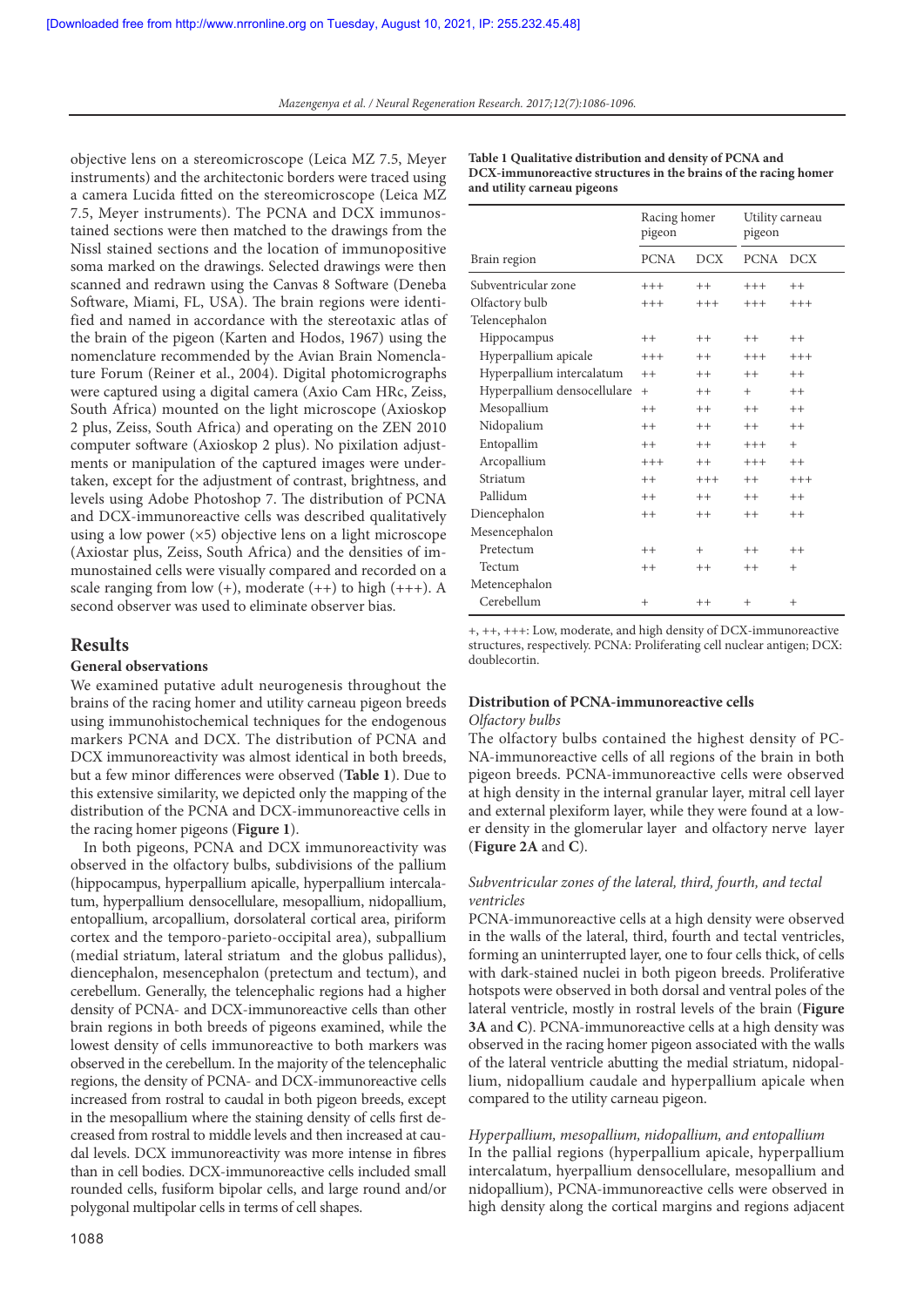

**Figure 1 Reconstruction of coronal sections through one half of the brain of the racing homer pigeon showing areas of the detected PCNA-immunoreactive cells and DCX-immunoreactive immature and migrating neurons.**

(A1–J1 and A2–J2) Black dots represent proliferating cells (PCNA-immunoreactive cells) and black circles indicate DCX-immunoreactive cells. Each drawing of the coronal section is approximately 1,500 µm apart, with A1 and A2 being the most rostral section and J1 and J2 being the most caudal. All architectonic drawings were traced and drawn from selected Nissl stained sections using camera Lucida mounted on the stereomicroscope (Leica MZ 7.5, Meyer instruments, Houston, TX, USA). The PCNA- and DCX-immunostained sections were then matched to the drawings from the Nissl-stained sections and the location of immunopositive soma marked on the drawings. The drawings were then scanned with a color document scanner (DS-50000, Epson, South Africa) and reproduced using the Canvas 8 software (Deneba Software, Miami, FL, USA). A: arcopallium; BSTL: lateral part of the bed nucleus of the stria terminalis; CB: cerebellum; CDL: dorsolateral cortical area; CP: posterior commissure; CPi: piriform cortex; E: entopallium; EW: nucleus of Edinger-Westphal; FPL: fasciculus prosencephali lateralis; GCt: griseum centrale; GLv: nucleus geniculatus lateralis, pars ventralis; GP: globus pallidus; HA: hyperpallium apicale; HD: hyerpallium densocellulare; HI: hyperpallium intercalatum; HM: nucleus habenularis medialis; HP: hippocampus; IMc: nucleus isthmi, pars magnocellularis; IPc: nucleus isthmi, pars parvocellularis; LA: nucleus lateralis anterior thalami; LHy: lateral hypothalamus; LM: nucleus lentiformis; LSt: lateral striatum; Mm: mammillary region; M: mesopallium; N: nidopallium; MLd: nucleus mesensephalicus lateralis, pars dorsalis; MSt: medial striatum; nBOR: nucleus of theoptic root; NC: nidopalliun caudale; NDB: nucleus diagonalis Broca; nIII: oculomotor nerve; OB: olfactory bulb; OC: optic chaism; OMN: oculomotor nucleus; PL: nucleus pontis lateralis; PMH: nucleus medialis hypothalamic posterioris; PO: preoptic region; PPC: nucleus principalis precommissuralis; PPN: pedunculopontine tegmental nucleus; PVM: nucleus periventicularis magnocellularis; RSv: nucleus reticularis superior, pars ventralis; Rt: nucleus rotundus; Ru: nucleus ruber; SL: lateral septum; SM: medial septum; SNc: substantia nigra, pars compacta; SPC: nucleus superficialis parvocellularis; SRt: nucleus subrotundus; TeO: optic tectum; TPO: temporo-parieto-occipital area; TrO: optic tract; V: ventricle; VP: ventral pallidum.

to the lateral wall of the lateral ventricle, but this density was obviously reduced in the core regions of hyerpallium densocellulare, mesopallium and nidopallium in both pigeon breeds (**Figure 1**). At caudal levels, the nidopallium caudale exhibited an increased density of PCNA-immunoreactive cells at the regions adjacent to the walls of the lateral ventricle and also towards the lateral cortex. The core of the NC had scattered PCNA-immunoreactive cells. In the entopallium, there was a higher density of PCNA-immunoreactive cells rostrally, but the density gradually decreased towards the caudal levels of the telencephalon in all pigeons. In all these telencephalic regions, the density of PCNA-immunoreactive cells appeared greater in the racing homer pigeons than in the utility carneau pigeons.

## Hippocampus, piriform cortex, and dorsolateral cortical area

The hippocampus in the pigeons studied herein was defined according to the descriptions provided by Atoji and Wild (2004). PCNA-immunoreactive cells were sparsely distributed throughout the medial layer of the ventral hippocampus, while a medium density of PCNA-immunoreactive cells was observed in the triangular area (Tr), the lateral layer (**Figure 4A** and **D**), and the dorsomedial region in both pigeons. The dorsolateral region of the hippocampus exhibited the highest density of PCNA-immunoreactive cells in both pigeon breeds. Throughout dorsolateral region of the hippocampus, the PC-NA-immunoreactive cells were homogeneously distributed, and these cells were observed to continue into the dorsolateral cortical area. The dorsolateral cortical area exhibited a high density of PCNA-immunoreactive cells, especially in areas adjacent to the dorsolateral wall of the lateral ventricles in the caudal levels of this region. Ventrolaterally from dorsolateral cortical area towards the temporo-parieto-occipital cortex, the density of the PCNA-immunoreactive cells gradually decreased to a moderate density. The piriform cortex exhibited a high density of PCNA-immunoreactive cells throughout the rostro-caudal axis of the telencephalon in both pigeon breeds.

## Striatum, septum, and arcopallium

In the striatum of both pigeonbreeds, a moderate density of PCNA-immunoreactive cells was observed in the medial striatum adjacent to the ventrolateral wall of the lateral ventricle, while the lateral striatum exhibited a low density of PCNA-immunoreactive cells. Generally in the striatum, there was a rostro-caudal decline in the density of PCNA-immunoreactive cells. In the racing homer pigeon, the medial septum housed a medium density of PCNA-immunoreactive cells, the density of which lessened towards the most medial margin of this nucleus. The SM of the utility carneau pigeon had very densely packed PCNA-immunoreactive cells with large nuclei, which was prominent at the level of the anterior commissure (**Figure 5A**, **C** and **D**). In the lateral septum of both pigeonbreeds, a higher density of PCNA-immunoreactive cells was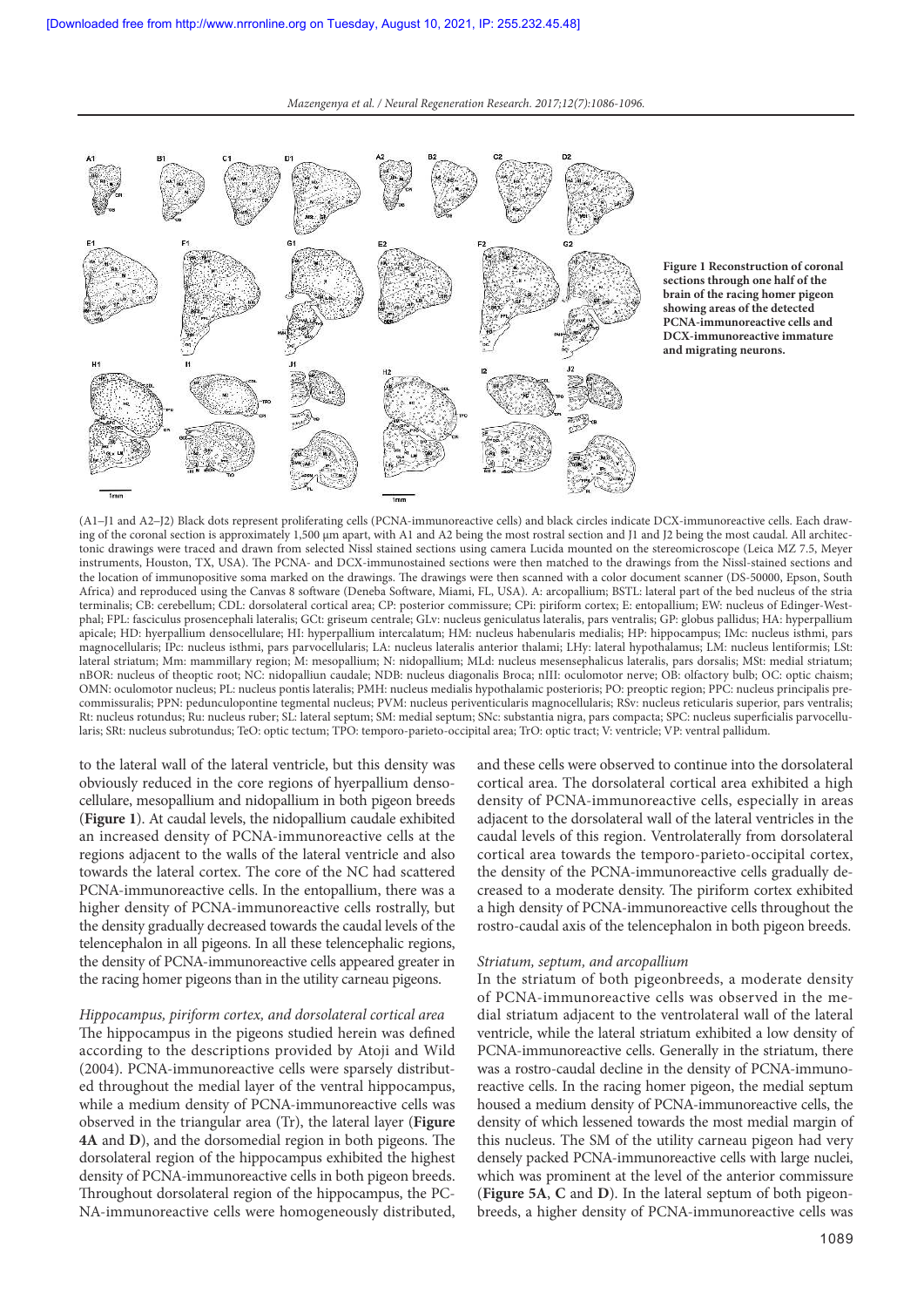observed when compared to the medial septum, and within this nucleus there was a rostrocaudal decline in PCNA-immunoreactive cellular density. The arcopallium in both pigeonbreeds exhibited a moderate density of PCNA-immunoreactive cells along the cortical margins and towards the ventral parts of the nidopallium caudale, while the central areas had a very low to absent density of PCNA-immunoreactive cells.

#### Diencephalon, optic chiasm, and anterior commissure

The diencephalon exhibited a high density of PCNA-immunoreactive cells in the various nuclei compared to the surrounding tissues. This was observed in the paraventricular nuclei which include nucleus preopticus medialis, periventricular magnocellular nucleus and nucleus medialis hypothalamic posteriolis medially, the dorsal margin in the nucleus dorsomedialis anterior thalami, nucleus dorsolateralis anterior thalami, pars lateralis nuclei and the lateral margin in the nucleus rotundus and nucleus geniculatus lateralis, pars ventralis. Further laterally the optic tract housed a moderate density of PCNA-immunoreactive cells. In the core regions of the hypothalamus, PCNA-immunoreactive cells were either absent or in a low density. The optic chiasm of both pigeon breeds exhibited a cluster of PCNA-immunoreactive cells which increased slightly in density adjacent to the ventral pole of the subventricular zone of the third ventricle (**Figure 6A** and **C**). There were few scattered PC-NA-immunoreactive cells in the anterior commissure.

#### Pretectum, tectum, posterior commissure, and cerebellum

The pretectum in both pigeon breeds exhibited a high density of PCNA-immunoreactive cells in the dorsal margins and ventrally in the nucleus subpretectalis. Laterally, the layers of the optic tectum had a low density of PCNA-immunoreactive cells, and in the core regions only a few PCNA-immunoreactive cells could be observed. Within the optic tectum, a high density of PCNA-immunoreactive cells was observed in the paraventricular nuclei closer to the fourth ventricle medially, the layers of the optic tectum laterally in areas adjacent to the tectal ventricle and the nucleus of the basal optic tract ventrally in both pigeon breeds. In the utility carneau pigeons, the nucleus principalis precommissuralis near the subventricular zone of the fourth ventricle had a high density of PCNA-immunoreactive cells that exhibited very large cell bodies, but these were not observed in the racing homer pigeons. PCNA-immunoreactive cells were scattered in the central nuclei of the optic tectum, such as the nucleus spiriformislateralis, but were absent in the nucleus subpretectalis. In the posterior commissure of both pigeon breeds, there were a few PCNA-immunoreactive cells that were intercalated with the commissural fibres. In the cerebellum of both pigeon breeds, PCNA-immunoreactive cells were observed in high density in the Purkinje cell layer and the occasional PCNA-immunoreactive cells were observed in the molecular and granule cell layers (**Figure 7A** and **C**).

## **Distribution of DCX-immunoreactive cells**

DCX-immunoreactive cells were identified throughout the brains of the two adult pigeon breeds and were generally small fusiform shaped, bipolar and round multipolar cells with slight variations in size in the different brain regions. Any size

and/or shape variations are noted in relevant regions.

#### Olfactory bulb

The olfactory bulb was the region that contained the highest density of DCX-immunoreactive structures in both pigeon breeds. DCX-immunoreactive cells and fibres were seen in high density in the inner layers of the olfactory bulb, but at a lesser density in the outer two layers (**Figure 2B** and **D**). DCX-immunoreactive cells appeared to be in the process of migrating from the olfactory bulbs into the pallial regions of hyperpallium apicalle and hyperpallium densocellulare.

#### Subventricular zone

The subventricular zone of the lateral and third ventricles evinced 3 to 4 layers of DCX-immunoreactive cells in both breeds, which intermittently formed cell clusters of intensely stained cells at high density. This arrangement was more apparent on the lateral wall of the lateral ventricle than on the medial wall. The DCX-immunoreactive fibres emanating from the subventricular zone were oriented either parallel or orthogonal to the ventricular wall (**Figure 3B** and **D**).The fourth and tectal ventricles of the racing homer pigeon exhibited a continuous layer of DCX-immunoreactive cells without cell clustering, whereas in the utility carneau pigeon, the tectal ventricles had more DCX-immunoreactive fibres rather than cells.

## Hyperpallium, mesopallium, nidopallium, and entopalliuma

There was a moderate density of DCX-immunoreactive cells in the divisions of the hyperpallium (hyperpallium apicale, hyperpallium intercalatum and hyperpallium densocellulare), with these cells and fibres being of higher density at the periphery and very low density in central areas (**Figure 1**). At more rostral levels, the hyperpallium densocellulare appeared to receive migrating neuroblasts from the olfactory bulb. A similar group of apparently migrating neuroblasts was observed at caudal levels, towards the anterior commissure, where they appeared to migrate from the walls of the lateral ventricle into the hyperpallium apicalle. The mesopallium and nidopallium exhibited a moderate density of DCX-immunoreactive cells and fibres, with higher densities of DCX-immunoreactive structures observed in the peripheral areas adjacent to the lateral wall of the lateral ventricle medially, the dorsoventral wall of the lateral ventricle dorsolaterally and piriform cortex ventrolaterally (**Figure 1**). At the caudal level, posterior to the anterior commissure, the nidopallium caudale exhibited a similar density of DCX-immunoreactive cells and fibres as seen in the nidopallium and mesopallium. Higher densities of DCX-immunoreactive cells and fibres were observed near the walls of the lateral ventricle both medially and dorsolaterally in the nidopalliun caudale, the piriform cortex ventrolaterally and the arcopallium ventrocaudally. The core areas of mesopallium, nidopallium and nidopalliun caudale had a low to absent density of DCX-immunoreactive structures, but the DCX-immunoreactive cells in these areas were characterised by large round or polygonal somata and thick branching fibres. The entopallium contained a moderate density DCX-immuoreactive cells and fibres in the racing homer pigeon but very low density of DCX-immunoreactive cells and fibres in the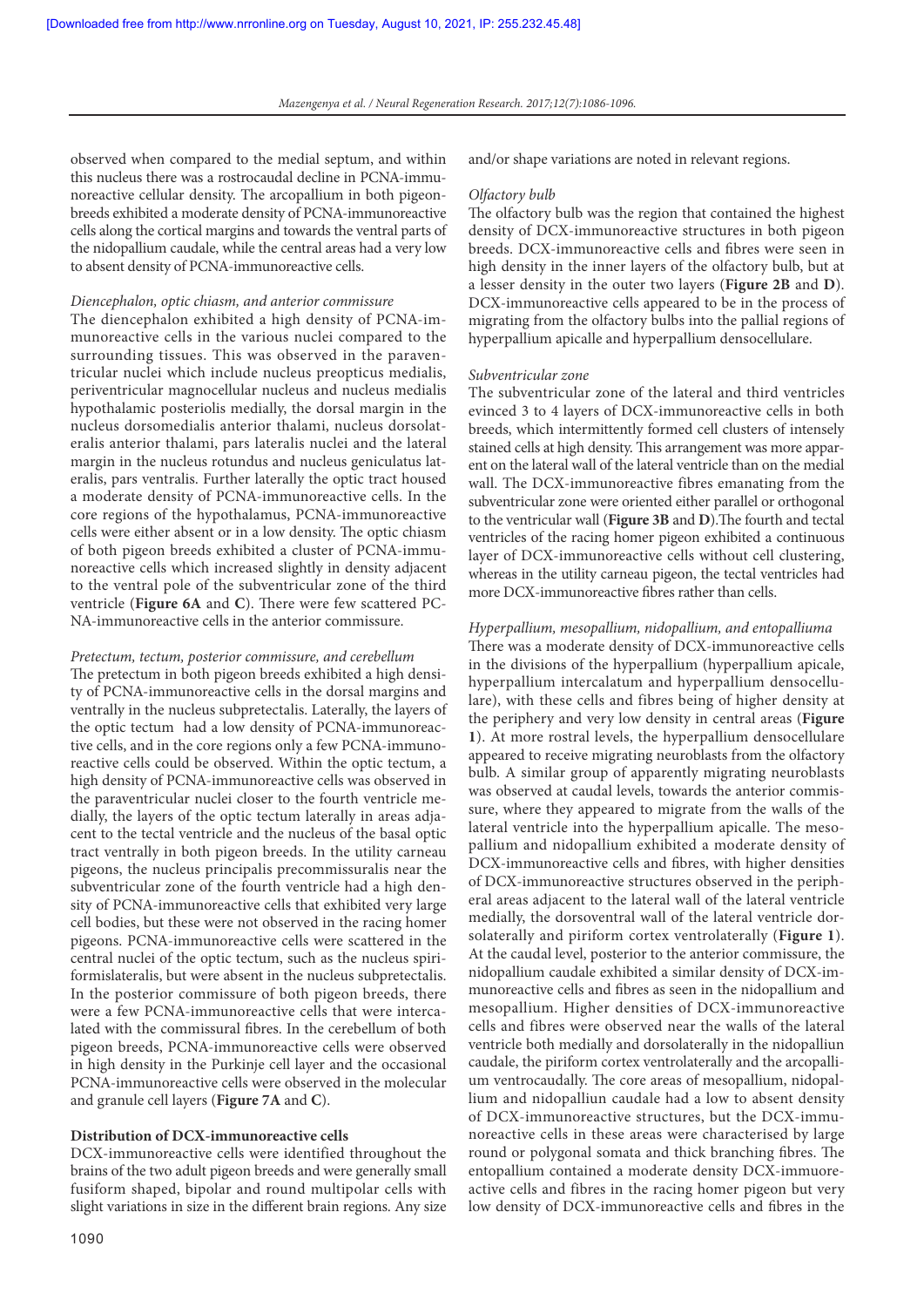utility carneau pigeon. Generally, there was a rostro-caudal increase in the density and morphological complexity of the DCX-immunoreactive cells in the nidopalliun caudale.

## Hippocampus, piriform cortex, and dorsolateral cortical area

The medial region of the ventral hippocampus had sparsely distributed DCX-immunoreactive cells and fibres, while the triangular and the lateral regions exhibited a medium density of DCX-immunoreactive cells and fibres in both pigeon breeds (**Figure 4B**, **C**, **E** and **F**). In the dorsomedial region of the hippocampus, DCX-immunoreactive cells were observed at a higher density in the central area and towards the dorsomedial wall of the lateral ventricle. There were low-density DCX-immunoreactive cells and fibres in the dorsolateral region of the hippocampus, close to the border with dorsomedial region medially. The density of DCX-immunoreactive cells in the dorsolateral region gradually increased towards the dorsolateral cortical region.

In the dorsolateral cortical region, there were moderate-density DCX-immunoreactive cells and fibres. At the caudal level, the dorsolateral cortical region had higher density DCX-immunoreactive cells and fibres in areas adjacent to the dorsolateral margin of the lateral ventricle. The piriform cortex had higher density intensely stained DCX-immunoreactive cells and fibres in both pigeon breeds.

#### Striatum, septum, and arcopallium

In the striatum, the medial striatum exhibited a medium density of DCX-immunoreactive structures with a higher density of stained structures in areas abutting the ventral parts of the lateral wall of the lateral ventricle, while the density of immunoreactive structures was less in the core regions. Ventral to the striatum, there was a high density of DCX-immunoreactive cells in the olfactory tubercle and nucleus of the fascicurius diagonalis Brocae. The lateral striatum had moderate to low density of DCX structures in both pigeon breeds, but a high density of DCX-immunoreactive structures was observed in the globus pallidus and interpeduncular nucleus at levels caudal to the anterior commissure.

In the racing homer pigeon, the septal nuclear complex exhibited a low density of DCX-immunoreactive structures in the medial septum, whereas the lateral septum had a moderate density of DCX-immunoreactive structures, although this density was reduced at the caudal level. In the utility carneau pigeon, the medial septum exhibited a moderate density of DCX-immunoreactive cells and fibres (**Figure 5B**). There was a moderate density of DCX-immunoreactive cells and fibres in the arcopallium, especially along the ventral margins in both pigeon breeds, but the core areas had less dense staining in the utility carneau pigeon.

## Diencephalon, optic chiasm, and anterior commissure

The diencephalon exhibited a moderate density of DCX-immunoreactive cells and fibres in the paraventricular regions, near the third ventricle, in the nucleus preotpicus medialis, and the nucleus medialis hypothalamic posterioris (**Figure 1**). Dorsally, a moderate density of DCX-immunoreactive structures were observed in the stria medullaris and some dorsal thalamic nuclei, including the nucleus dorsolateralis anterior,

pars medialis and nucleus dorsolateralis, pars lateralis, and laterally in the thalamus, a low density of DCX-immunoreactive structures were evident in the nucleus geniculatus lateralis, pars ventralis, nucleus lateralis anterior thalami and nucleus rotundus. The subthalamic nuclei nuclei were devoid of DCX-immunoreactive. The optic chiasm of both pigeon breeds exhibited a cluster of DCX-immunoreactive cells and fibres that spread lateral to the optic tract (**Figure 6B** and **D**). In the utility carneau pigeon, the anterior commissure exhibited a few scattered DCX-immunoreactive cells and fibres, but this was not evident in the racing homer pigeon.

#### Pretectum, tectum, posterior commissure, and cerebellum

In the mesencephalic pretectum, a moderate density of DCX-immunoreactive structures were observed in the tegmentum in the supraoptic decussation. In the tectal region of the mesencephalon, a moderate density of DCX-immunoreactive structures were observed medially in the nucleus ruber, griseum centralis, oculomotor nucleus and the Edinger-Westphal nucleus, dorsally in the nucleus harbenularis medialis (HM) and nucleus spiriformis lateralis, and ventrally in the nucleus tuberis, pedunculopontine tegmental nucleus and the nucleus of the basal optic root. The Edinger-Westphal nuclei and nucleus ruber contained large round DCX-immunoreactive cells. DCX-immunoreactive structures were scattered in the nucleus rotundus and in the layers of the optic tectum. The posterior commissure exhibited a few DCX-immunoreactive structures especially on margins adjacent to the walls of the cerebral aqueduct. In the cerebellum, the granule cell layer of the utility carneau pigeon had a moderate density of DCX-immunoreactive structures, while in both pigeon breeds, the Purkinje cell layer had a high density of DCX-immunoreactive structures. The dendrites of the DCX-immunoreactive cells projected into the molecular layer of the cerebellum (**Figure 7B** and **D**).

#### **Discussion**

## **General considerations regarding PCNA- and DCXimmunoreactivity in pigeons**

In the current study, we observed potential adult neurogenesis in the brains of the two breeds of the adult pigeons, the racing homer and the utility carneau. Putative adult neurogenesis was demonstrated through the expression of the PCNA and DCX molecules, revealed using immunohistochemical techniques, throughout the brains of both pigeon breeds. The two antibodies were localized in similar brain regions of the pigeon breeds with putative adult neurogenesis including the olfactory bulb, telencephalic subdivisions (hyperpallium apicale, hyperpallium intercalatum, hyerpallium densocellulare, mesopallium, nidopallium, nidopalliun caudale, entopallium, medial striatum, lateral striatum, lateral septum, medial septum), the subventricular zone, the diencephalon, the mesencephalon and the cerebellum.

PCNA is a marker for proliferating cells that is essential for DNA replication and repair. It is synthesized during the early G1 and S phases of the cell cycle, abundant during the S phase and declines during G2/M phase (Kurki et al., 1988; Hall et al., 1990). In the two pigeon breeds studied, the density of PC-NA-immunoreactive cells was higher in the olfactory bulbs, subventricular zone, nidopalliun caudale and the piriform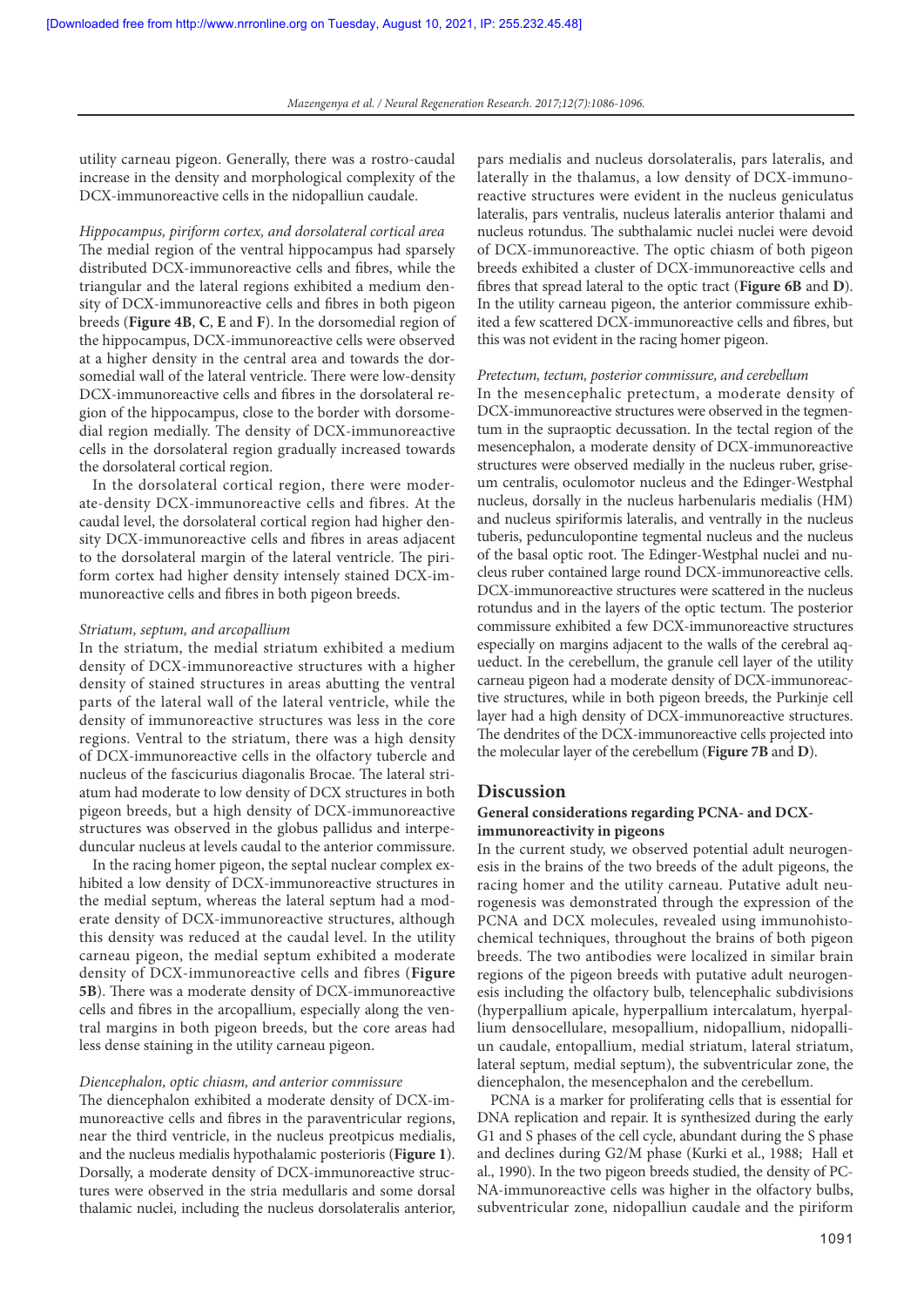

**Figure 2 Photomicrographs showing the olfactory bulbs of the racing homer pigeon (A, B) and the utility carneau pigeon (C, D).** The distribution of PCNA immunoreactivity is shown in the cellular layers of the olfactory bulb of the racing homer pigeon (A) and utility carneau pigeon (C). The distribution of DCX immunoreactivity is shown in the olfactory bulbs of the racing homer pigeon (B) and utility carneau pigeon (D). Scale bar: 500 µm. Digital photomicrographs were captured using a digital camera (Axio Cam HRc, Zeiss, South Africa) mounted on the light microscope (Axioskop 2 plus, Ziess, South Africa) and operating on the ZEN 2010 computer software (Zeiss, South Africa). IGrL: Internal granular layer; MCL: mitral cell layer; EPL: external plexiform layer; GL: glomerular layer; ONL: olfactory nerve layer.



**Figure 3 Photomicrographs showing the distribution of PCNA (A, C) and DCX (B, D) immunoreactivity in the dorsal and ventral reaches of the subventricular zone of the lateral ventricle (LV) in the racing homer pigeon.**  Note the intense PCNA staining in the subventricular zone of the lateral ventricle and also migrating DCX-immunoreactive cells from the subventricular zone of the lateral ventricle into the parenchyma of the telencephalon. Scale bar: 100 µm. Digital photomicrographs were captured using a digital camera (Axio Cam HRc, Zeiss, South Africa) mounted on the light microscope (Axioskop 2 plus, Ziess) and operating on the ZEN 2010 computer software (Zeiss).

cortex, but was generally less dense in the potential adult neurogenic sites such as the diencephalon, mesencephalon and the cerebellum. This pattern of cellular staining is similar to that seen in other non-mammalian vertebrates including teleost fish (Zupanc et al., 2005), amphibians (Cerri et al., 2009), and chickens (Hannan et al., 1999). However, BrdU-positive cells in the subtelencephalic regions in canaries did not co-express neuron specific marker Hu protein suggesting that the proliferating cells in this region are of glial cell lineage (Vellema et al., 2010). In the subventricular zone of the lateral ventricles, a high density of PCNA-immunoreactive cells was observed in the ventral and dorsal borders of the ventricles. In these regions, the putative proliferating cells formed intermittent clusters that were consistent with the proliferative 'hotspots'



**Figure 4 Photomicrographs showing the distribution of proliferating cell nuclear antigen (PCNA) and doublecortin (DCX) in the hippocampus of the racing homer and utility carneau pigeons.**

The distribution of PCNA immunoreactivity in the ventral subdivisions of the hippocampus showing mild PCNA immunoreactivity in the medial layer (ml), moderate density in the lateral layer (ll) and dense reactivity in the triangular area (tr) in the racing homer  $(A)$  and the utility carneau pigeons (D). The distribution of DCX immunoreactivity in the ventral division of the hippocampus showing a moderate concentration of DCX-immunoreactive cells and fibres in the ll and tr and mild distribution in the ml of the ventral hippocampus of the racing homer (B) and utility carneau pigeons (E). A higher magnification showing DCX-immunoreactive fibres and round unipolar cells in the ll and triangular area of the ventral hippocampus in the racing homer (C) and utility carneau pigeons (F); arrow shows a DCX-immunoreactive cell. Scale bar in E, valid for A, B, D, E: 500 µm. Scale bar in F, valid for C and F: 100 µm. Digital photomicrographs were captured using a digital camera (Axio Cam HRc, Zeiss) mounted on the light microscope (Axioskop 2 plus, Ziess) and operating on the ZEN 2010 computer software (Zeiss).

#### identified by Alvarez-Buylla et al. (1990b).

Proliferating cells were also observed throughout the telencephalon and four possible reasons can be inferred for this: (1) these putative proliferating cells may have migrated from the subventricular zone throughout the parenchyma (Almli and Wilczynski, 2007); (2) resident progenitors may be proliferating (Alvarez-Buylla et al., 1990a, b; Doetsch et al., 1999; Zupanc et al., 2005); (3) putative proliferating cells may be resident glial cells (Cerri et al., 2009); and (4) putative proliferative cells may be both neuronal and glial cells undergoing DNA replication and repair (Hall et al., 1990).

DCX is a microtubule associated protein that plays a key role in the migration of neurons during development and in post-mitotic neurons undergoing migration, remodelling of their dendritic processes and synaptogenesis in adulthood (Gleeson et al., 1999; Capes-Davis et al., 2005; Couillard‐Despres et al., 2005). In this study, we observed that DCX expression was widespread and heterogeneous in the brains of the two breeds of domestic pigeons (Columba livia domestica). The density of DCX-immunoreactive cells and fibres was most intense in the olfactory bulbs, associated olfactory cortices, telencephalic pallial structures including the hippocampus, the striatum and the nidopalliun caudale, but less dense in subtelencephalic structures such as the diencephalon, mesencephalon and cerebellum. This widespread expression of DCX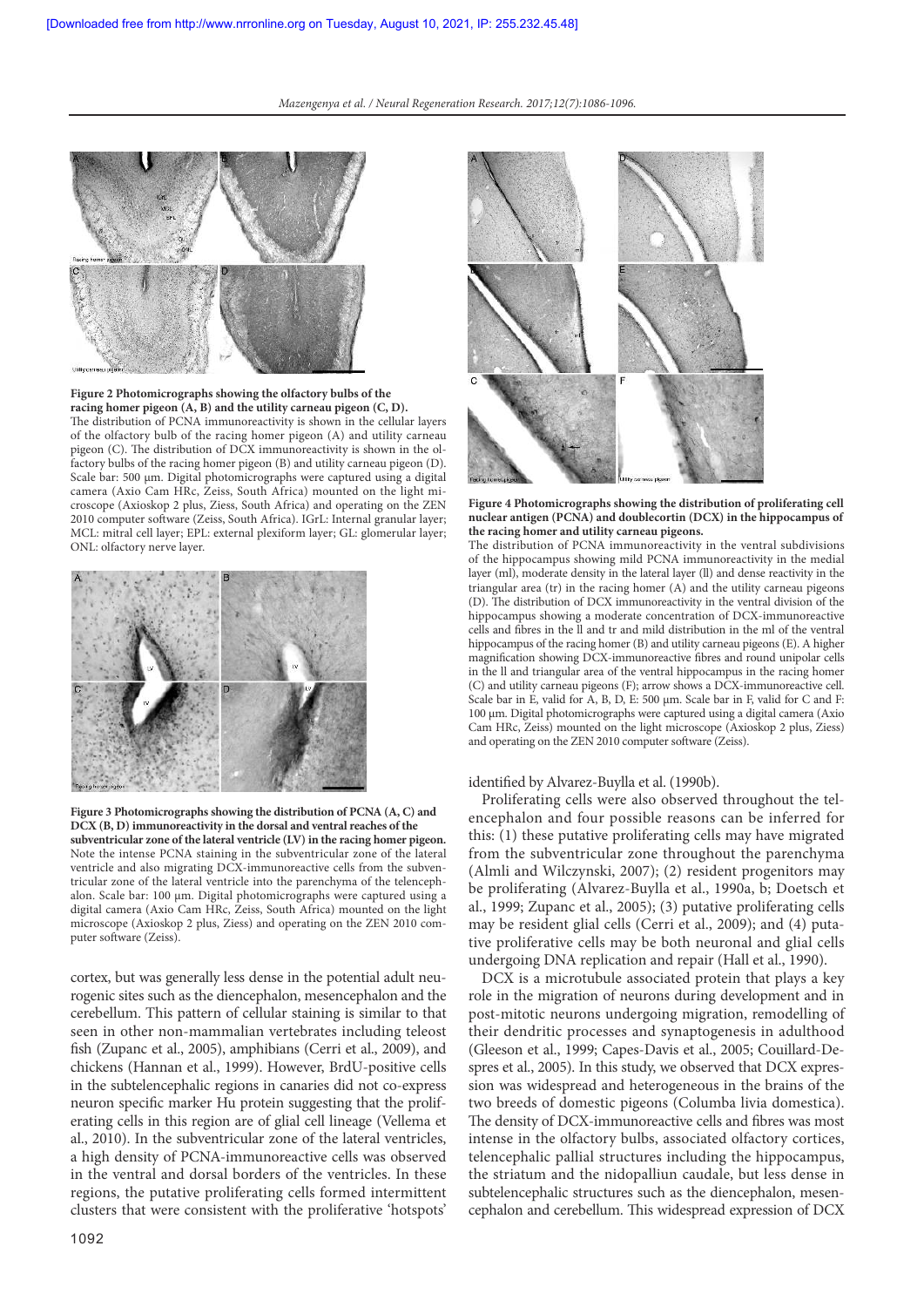

**Figure 5 Photomicrographs showing distribution of proliferating cell nuclear antigen (PCNA)- and doublecortin (DCX)-immunoreactive cells in the septum of the utility carneau pigeon.**

(A) Distribution of PCNA-immunoreactive cells in the septum. (B) Distribution of DCX-immunoreactive cells and fibres in the septum. (C) A higher magnification of the medial septum (SM) showing dense PCNA-immunoreactive cells. (D) A higher magnification of the lateral septum (SL) showing sparse PCNA-immunoreactive cells. Scale bar in B, valid for A and B: 500 µm. Scale bar in D, valid for C and D: 50 µm. Digital photomicrographs were captured using a digital camera (Axio Cam HRc, Zeiss, South Africa) mounted on the light microscope (Axioskop 2 plus, Ziess, South Africa) and operating on the ZEN 2010 computer software (Zeiss).



#### **Figure 7 Photomicrographs of the cerebellar cortex of the racing homer (A, B) and utility carneau pigeons (C, D).**

The distribution of PCNA-immunoreactive cells in the granule cell layer (gcl), Purkinje cell layer (pcl) and the molecular cell layer (ml) of the cerebella cortex in the racing homer (A) and utility carneau pigeons (C); arrow shows a PC-NA-immunoreactive cell. The distribution of DCX-immunoreactive cells and fibres in the layers of the cerebellar cortex in the racing homer pigeon (B) and utility carneau pigeon (D). Note the large and prominent PCNA immunoreactivity cells in the pcl of both pigeon breeds. Scale bar: 100 µm. Digital photomicrographs were captured using a digital camera (Axio Cam HRc, Zeiss, South Africa) mounted on the light microscope (Axioskop 2 plus, Ziess) and operating on the ZEN 2010 computer software (Zeiss). PCNA: Proliferating cell nuclear antigen; DCX: doublecortin.

was consistent with observations made in other non-song birds such as the developing domestic chick brain (Capes-Davis et al., 2005), in song birds such as adult canaries (Boseret et al., 2007; Vellema et al., 2014) and in subadult zebra finches (Kim et al., 2006). Moderate intensity DCX expression in the prosencephalon has been reported in numerous studies (Kim et al., 2006; Boseret et al., 2007; Vellema et al., 2010, 2014; Mezey et al., 2012; Melleu et al., 2013). The majority of pioneering studies on adult neurogenesis in birds reported that the process was only limited to the prosencephalon (Alvarez-Buylla and Nottebohm, 1988; Kirn et al., 1994). Few studies reported the presence of DCX expression in the subtelencephalic regions in





These images depict a potential neurogenic zone, or bulge, at the dorsal midline of the optic chiasm that appears to produce newly generated cells (shown by PCNA immunostaining) and appears to migrate (as shown by DCX immunostaining) into the optic chiasm, optic nerve (E, F) and optic tract of both pigeon types. Scale bar in D, valid for A–D: 500 µm; scale bar in F, valid for E and F: 100 µm. Digital photomicrographs were captured using a digital camera (Axio Cam HRc, Zeiss, South Africa) mounted on the light microscope (Axioskop 2 plus, Ziess, South Africa) and operating on the ZEN 2010 computer software (Zeiss).

pathologically normal adult species (Boseret et al., 2007; Balthazart et al., 2008; Vellema et al., 2014). However, increased levels of adult neurogenesis have been reported in the subtelencephalic regions under injury and pathological conditions (Cao et al., 2002; Chen et al., 2006).

We also noted that that the areas with the densest expression of DCX-immunoreactive structures were adjacent to the walls of the ventricles in all brain regions, suggesting that new neurons were generated in the subventricular zone and migrated to their target regions. Migration of newly born neurons follows well defined routes in mammalian species, where they migrate from the subgranular zone of the dentate gyrus to the granule cell layer, and the subventricular zone of the lateral ventricle to the olfactory bulbs through the rostral migratory stream (Lois and Alvarez-Buylla, 1994; Chawana et al., 2013; Patzke et al., 2013). In birds studied to date, including the current study, the migratory routes appear diffuse, with many regions of the brain appearing to incorporate new neurons. Despite this, as in mammals, a rostral migratory-like stream has been identified in rock pigeons, seen to stretch from the caudal nidopallium to the rostral mesopallium, hyperpallium apicale and densocellulare (Melleu et al., 2013). New neurons migrate from the subventricular zone into the brain parenchyma through radial glia scaffolding (Alvarez-Buylla and Nottebohm, 1988; Alvarez-Buylla et al., 1988). This phenomenon led to the identification of DCX-immunoreactive neuroblasts with the morphology typical of migrating cells (small round and fusiform bipolar cells) (Alvarez-Buylla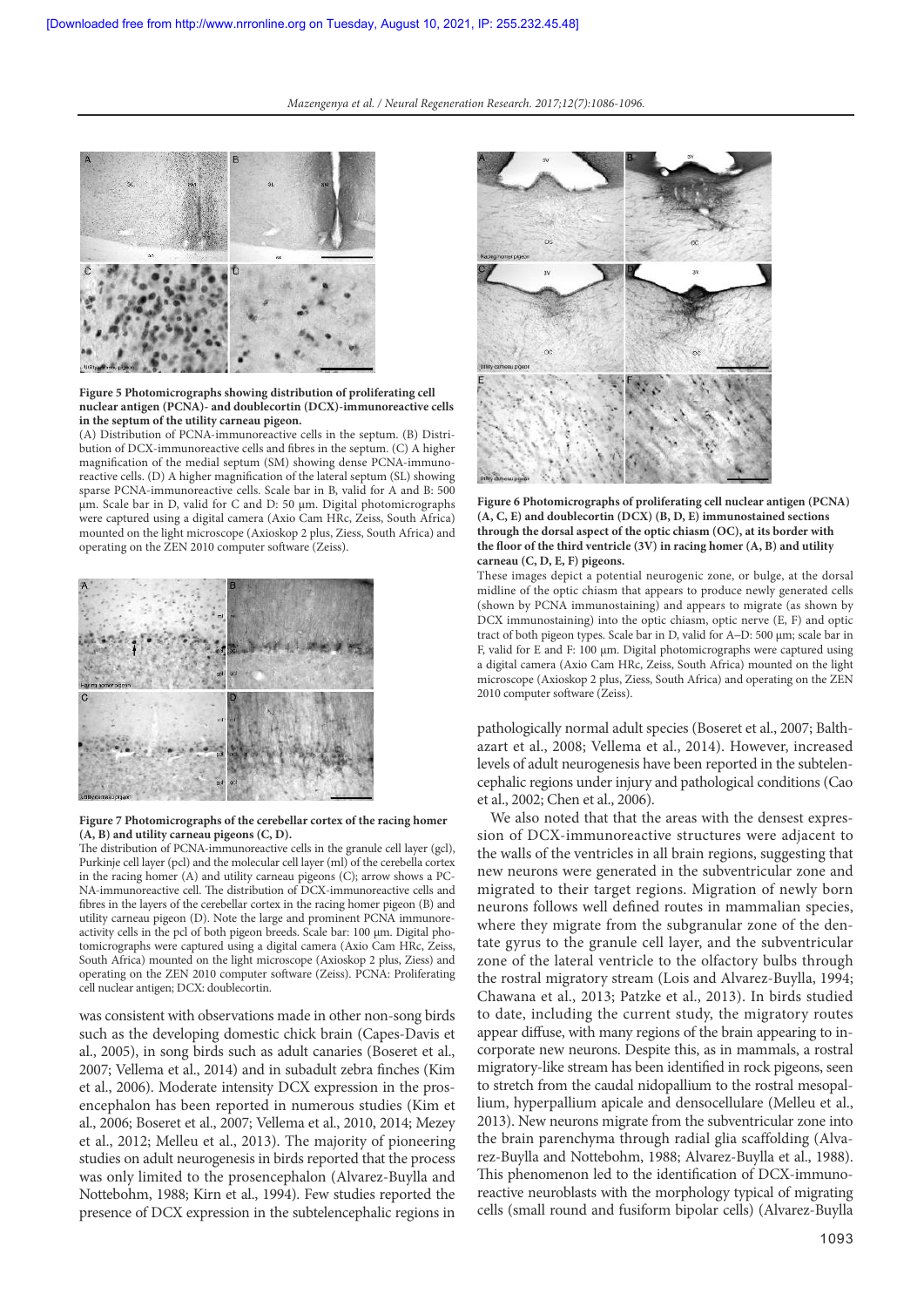and Nottebohm, 1988; Alvarez-Buylla et al., 1988; Melleu et al., 2013) in the parenchyma away from the subventricular zone. However, DCX immunoreactivity was also observed in post-migratory cells of the Purkinje cell layer of the cerebellum in the current study (Capes-Davis et al., 2005) and in areas of the telencephalic structures where large round and polygonal multipolar cells with elaborate dendritic processes were also seen to express DCX. In the rock pigeons, these mature-like DCX-immunoreactive cells did not co-express neuron specific marker NeuN (Melleu et al., 2013), suggesting that these cells were immature neurons establishing synaptic contacts in local circuits (Gleeson et al., 1999). Despite this, DCX-immunoreactive cells outside the subventricular zone in the mouse brain were found to express NeuN (Yang et al., 2004), indicating that DCX is also expressed in mature neurons that undergo dendritic arborization and axonal growth (Nacher et al., 2001; Brown et al., 2003).

DCX expression has been found to persist for more than 20 days in cells in the adult canary brain (Balthazart et al., 2008), explaining its presence in morphologically distinct neurons in the cores of the hippocampus and other pallial structures as observed in the current study, and in rock pigeons (Melleu et al., 2013). This suggests that DCX-immunoreactive cells in deeper areas of the telencephalic parenchyma represent earlier generations of new-born neurons that completed migration prior to the sacrifice of the animal. In addition, the concept also explains the abundance of DCX-immunoreactive cells observed in the telencephalon of avian species in previous studies (Kim et al., 2006; Melleu et al., 2013; Vellema et al., 2014).

#### **Olfactory neurogenesis in pigeons**

The olfactory bulbs are known to continuously incorporate new neurons in adulthood in various mammalian species (Kempermann, 2012). We found that the olfactory bulbs and associated brain areas such as the piriform cortex, olfactory tubercles and dorsolateral cortical areas exhibited high densities of PCNA- and DCX-immunoreactive structures. Similar findings were reported in other bird species such as domestic chicks and rock pigeons (Mezey et al., 2012; Melleu et al., 2013). In contrast to olfactory neurogenesis in mammals where new neurons migrate long distances from the subventricular zone, the presence of PCNA- and DCX-immunoreactive cells in the walls of the olfactory ventricle and adjacent olfactory bulb layers suggests that new neurons are generated and incorporated in the olfactory bulbs locally rather than by migration. Melleu et al. (2013) also found conspicuous BrdU labelled cells in the walls of the olfactory ventricles. Retrograde tracing studies in pigeons have shown that olfactory bulb neuronal fibres project to the piriform cortex, medial septum (Reiner and Karten, 1985) and the hyperpallium densocellulare (Patzke et al., 2011). Similar to a report by Melleu et al. (2013) in rock pigeons, we also observed a stream of DCX-immunoreactive cells that appeared to be migrating from the olfactory bulbs to the hyperpallium densocellurare. Processing of the olfactory sense varies greatly in different orders of birds studied to date (Balthazart and Taziaux, 2009). In homing pigeons, olfactory processing is used during navigation from unfamiliar places to home lofts (Patzke et al., 2010) by following familiar airborne odours (Papi et al., 1972). In other species of the order columbiformes, olfactory cues were

associated with parental behavior in ring doves (Bonadonna et al., 2003), social and reproductive behaviors in rock pigeons (Patzke et al., 2010), feeding behaviors in domestic chicken (Jones and Roper, 1997), and food localization in vultures (Graves, 1992) and sea birds (Grubb, 1972). Thus, process of adult neurogenesis and neural plasticity in birds might aid in replenishing neurons and renewing circuits to facilitate adaptation into natural environments using the olfactory sense.

#### **Hippocampal neurogenesis**

The density of PCNA- and DCX-immunoreactive structures was lower in the hippocampus of domestic pigeons especially in the medial layer of the ventral hippocampus than in the surrounding brain parenchyma. The triangular region and the lateral layers exhibited a moderate density of PCNAand DCX-immunoreactive structures. The dorsolateral regions of the hippocampus had a higher density of PCNAand DCX-immunoreactive structures than the dorsomedial region. Similar differential densities were also reported in rock pigeons (Melleu et al., 2013), but domestic pigeons have been found to have a significantly larger hippocampus than the ancestral wild rock pigeons (Rehkämper et al., 2008), indicating that the similarity in the extent of adult hippocampal neurogenesis between rock and domestic (homing) pigeons may be best ascertained by quantitative methods.

In birds, adult hippocampal neurogenesis has been associated with the integration of new experiences, such as new songs, and the clearance of old memories (Nottebohm, 1981; Wilbrecht and Kirn, 2004; Kempermann, 2008), thus, the process may serve to prevent interference between old and new memories, especially in food caching birds that need to recall both old and new food caches accurately (Barnea et al., 2006; Wiskott et al., 2006; Pravosudov and Smulders, 2010). Kempermann (2008) also suggested that AHN may contribute to a neurogenic reserve that can be incorporated only when there is a need for new learning. Generally, AHN decreases with advancing age in both mammals and non-mammalian vertebrates (Barnea and Nottebohm, 1994; Kempermann et al., 1997; Eriksson et al., 1998; Kim et al., 2006); however, in some reptiles and fish, AHN appears to contribute, in part, to the continuous growth of the nervous system (Zupanc and Horschke, 1995; Ngwenya et al., 2013). Barnea and Nottebohm (1994) found that AHN varies seasonally, with more neuronal accumulation occurring in the autumn in black capped chickadees. The hippocampal formation has also been associated with spatial memory dependent tasks related to learning and acquisition of a spatial map and its operation in homing pigeons (Bingman et al., 2005), migration and food caching (Bingman and Cheng, 2005; Hoshooley and Sherry, 2007).

### **Neurogenesis in other brain areas**

Our observation of wide spread DCX immunoreactivity throughout the brains of domestic pigeons is similar to that reported for adult chicken, canaries and zebra finches (Capes-Davis et al., 2005; Kim et al., 2006; Boseret et al., 2007; Balthazart et al., 2008). In the pallial structures, PCNA and DCX-immunoreactive structures were apparent in the margins of the hyperpallium apicale, mesopallium, nidopallium and nidopalliun caudale rather than their core areas. In addition, we observed PCNA and DCX immunoreactivity in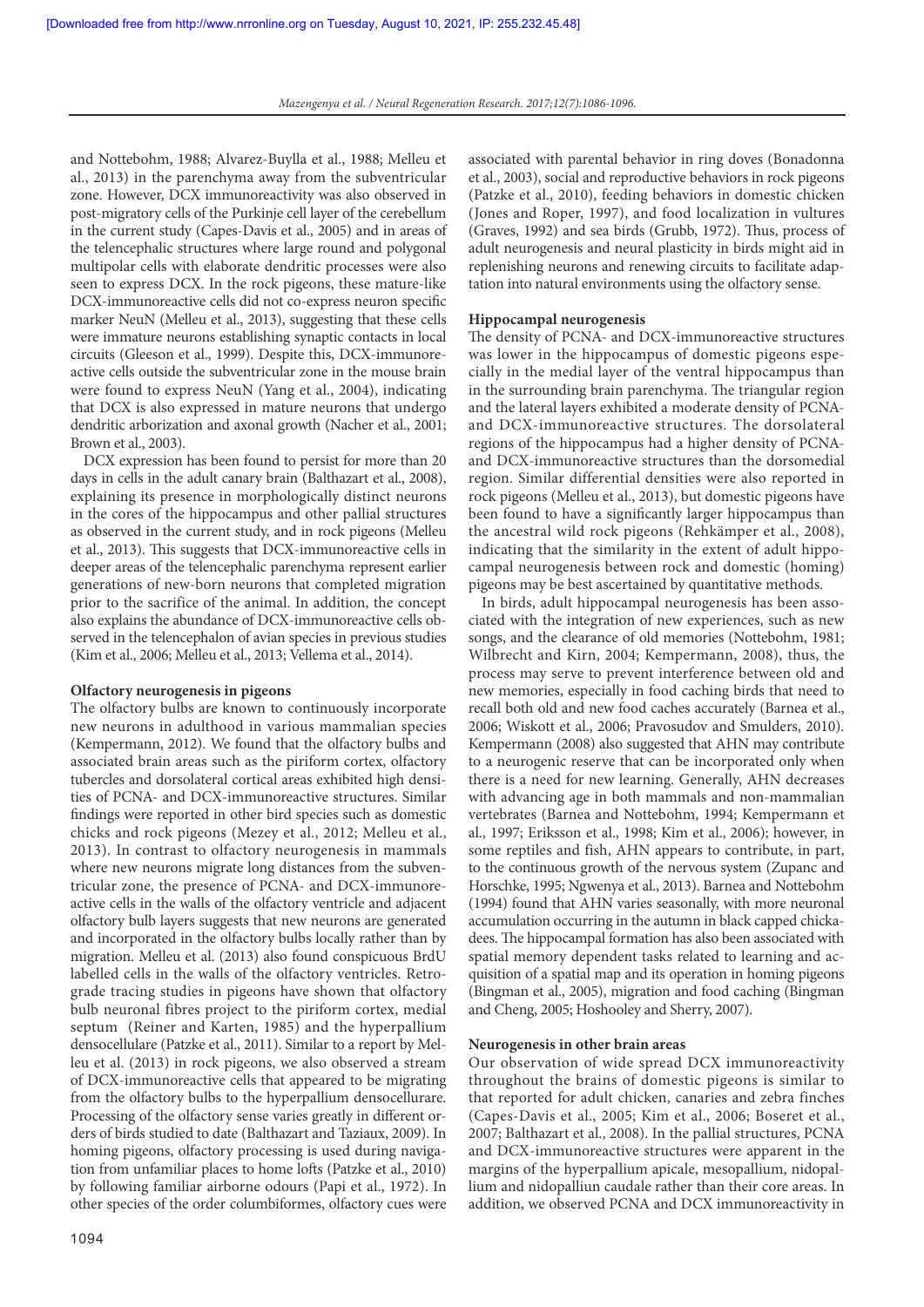the septum, striatum and the entopallium in both pigeons. Expression of the DCX antibody in the entopallium was comparatively denser in racing homer pigeon than in utility carneau pigeon. Mezey et al. (2012) reported similar findings but mild DCX expression in the entopallium of chicken. The striatum complex and the entopalium participate in the processing of visual information which is vital during navigating long distances particularly by homing pigeons. Birds are heavily visual and auditory reliant during feeding, reproduction, socialisation and many other daily functions (Grubb, 1972; Papi et al., 1972; Graves, 1992; Bonadonna et al., 2003; Patzke et al., 2011), but the cores of the telencephalon that process visual and auditory information exhibited very low to absent densities of PCNA- and DCX-immunoreactive structures in the domestic pigeon breeds studied. In contrast, the diencephalic and mesencephalic regions associated with these senses exhibited moderate densities of PCNAand DCX-immunoreactive structures for example the dorsal nuclei of the thalamus which connects with the medial striatum (MSt) and also the tectum which connects with the lateral striatum (Kuenzel et al., 2011; Shanahan et al., 2013). We also observed PCNA and DCX immunoreactivity in the optic chiasma, anterior and posterior commissures and suggested that glial cells and neuronal axons may be proliferating and remodelling respectively.

In conclusion, adult neurogenesis appears to be a conserved process in the pigeon brain and may help in continuous reinforcement and remodelling of neuronal circuits and behavior.

**Author contributions:** AOI and PRM designed the study and analyzed data. PM, AB and PN collected data and performed a preliminary analysis. PM wrote the paper. All authors read and approved the final version of this paper.

#### **Conflicts of interest:** None declared.

**Research ethics:** All animals were treated and used according to the guidelines of the University of the Witwatersrand Animal Ethics Committee (approval No. 2013/05/02B), which parallel those of the NIH Guide for the Care and Use of Animals in scientific experimentation and "Consensus Author Guidelines on Animal Ethics and Welfare" produced by the International Association of Veterinary Editors (IAVE). The article was prepared in accordance with the "Animal Research: Reporting of In Vivo Experiments Guidelines" (ARRIVE Guidelines).

**Open access statement:** This is an open access article distributed under the terms of the Creative Commons Attribution-NonCommercial-ShareAlike 3.0 License, which allows others to remix, tweak, and build upon the work non-commercially, as long as the author is credited and the new creations are licensed under the identical terms.

**Contributor agreement:** A statement of "Publishing Agreement" has been signed by an authorized author on behalf of all authors prior to publication. **Plagiarism check:** This paper has been checked twice with duplication-checking software iThenticate.

Peer review: A double-blind and stringent peer review process has been performed to ensure the integrity, quality and significance of this paper.

## **References**

- Almli LM, Wilczynski W (2007) Regional distribution and migration of proliferating cell populations in the adult brain of Hyla cinerea (Anura, Amphibia). Brain Res 1159:112-118.
- Alvarez-Buylla A, García-Verdugo JM, Mateo AS, Merchant-Larios H (1998) Primary neural precursors and intermitotic nuclear migration in the ventricular zone of adult canaries. J Neurosci 18:1020-1037.
- Alvarez-Buylla A, Kirn JR, Nottebohm F (1990a) Birth of projection neurons in adults avian brain may be related to perceptual or motor learning. Science 249:1444-1446.
- Alvarez-Buylla A, Nottebohm F (1988) Migration of young neurons in adult avian brain. Nature 335:353-354.
- Alvarez-Buylla A, Theelen M, Nottebohm F (1988) Mapping of radial glia and of a new cell type in adult canary brain. J Neurosci 8:2707-2712.
- Alvarez-Buylla A, Theelen M, Nottebohm F (1990b) Proliferation "hot spots" in adult avian ventricular zone reveal radial cell division. Neuron  $5:101-109$ .
- Alvarez‐Buylla A, Ling CY, Yu WS (1994) Contribution of neurons born during embryonic and adult life to the brain of adult canaries: Regional specificity and delayed birth of neurons in the song‐control nuclei. J Comp Neurol 347:233-248.
- Amrein I, Lipp H-P (2009) Adult hippocampal neurogenesis of mammals: evolution and life history. Biol Lett 5:141-144.
- Atoji Y, Wild JM (2004) Fiber connections of the hippocampal formation and septum and subdivisions of the hippocampal formation in the pigeon as revealed by tract tracing and kainic acid lesions. J Comp Neurol 475:426-461.
- Balthazart J, Boseret G, Konkle A, Hurley LL, Ball GF (2008) Doublecortin as a marker of adult neuroplasticity in the canary song control nucleus HVC. Eur J Neurosci 27:801-817.
- Balthazart J, Charlier TD, Barker JM, Yamamura T, Ball GF (2010) Sex steroid-induced neuroplasticity and behavioral activation in birds. Eur J Neurosci 32:2116-2132.
- Balthazart J, Taziaux M (2009) The underestimated role of olfaction in avian reproduction? Behav Brain Res 200:248-259.
- Barnea A, Mishal A, Nottebohm F (2006) Social and spatial changes induce multiple survival regimes for new neurons in two regions of the adult brain: An anatomical representation of time? Behav Brain Res 167:63-74.
- Barnea A, Nottebohm F (1994) Seasonal recruitment of hippocampal neurons in adult free-ranging black-capped chickadees. Proc Natl Acad Sci U S A 91:11217-11221.
- Barnea A, Pravosudov V (2011) Birds as a model to study adult neurogenesis: Bridging evolutionary, comparative and neuroethological approaches. Eur J Neurosci 34:884-907.
- Bartkowska K, Turlejski K, Grabiec M, Ghazaryan A, Yavruoyan E, Djavadian RL (2010) Adult neurogenesis in the hedgehog (erinaceus concolor) and mole (talpa europaea). Brain Behav Evol 76:128-143.
- Bingman VP, Cheng K (2005) Mechanisms of animal global navigation: comparative perspectives and enduring challenges. Ethol Ecol Evol 17:295-318.
- Bingman VP, Gagliardo A, Hough GE, Ioalé P, Kahn MC, Siegel JJ (2005) The avian hippocampus, homing in pigeons and the memory representation of large-scale space. Integr Comp Biol 45:555-564.
- Bingman VP, Siegel J, Gagliardo A, Erichsen J (2006) Representing the richness of avian spatial cognition: properties of a lateralized homing pigeon hippocampus. Rev Neurosci 17:17-28.
- Bonadonna F, Cunningham GB, Jouventin P, Hesters F, Nevitt GA (2003) Evidence for nest-odour recognition in two species of diving petrel. J Exp Biol 206:3719-3722.
- Boseret Gr, Ball GF, Balthazart J (2007) The microtubule-associated protein doublecortin is broadly expressed in the telencephalon of adult canaries. J Chem Neuroanat 33:140-154.
- Brown JP, Couillard-Després S, Cooper-Kuhn CM, Winkler J, Aigner L, Kuhn HG (2003) Transient expression of doublecortin during adult neurogenesis. J Comp Neurol 467:1-10.
- Cao J, Wenberg K, Cheng M-F (2002) Lesion induced new neuron incorporation in the adult hypothalamus of the avian brain. Brain Res 943:80-92.
- Capes-Davis A, Tolhurst O, Dunn JM, Jeffrey PL (2005) Expression of doublecortin (DCX) and doublecortin-like kinase (DCLK) within the developing chick brain. Dev Dyn 232:457-467.
- Cerri S, Bottiroli G, Bottone MG, Barni S, Bernocchi G (2009) Cell proliferation and death in the brain of active and hibernating frogs. J Anat 215:124-131.
- Chancellor LV, Roth TC, LaDage LD, Pravosudov VV (2011) The effect of environmental harshness on neurogenesis: A large‐scale comparison. Dev Neurobiol 71:246-252.
- Charvet CJ, Striedter GF (2008) Developmental species differences in brain cell cycle rates between northern bobwhite quail (Colinus virginianus) and parakeets (Melopsittacus undulatus): implications for mosaic brain evolution. Brain Behav Evol 72:295-306.
- Chawana R, Patzke N, Kaswera C, Gilissen E, Ihunwo AO, Manger PR (2013) Adult neurogenesis in eight Megachiropteran species. Neuroscience 244:159-172.
- Chen G, Bonder EM, Cheng MF (2006) Lesion‐induced neurogenesis in the hypothalamus is involved in behavioral recovery in adult ring doves. J Neurobiol 66:537-551.